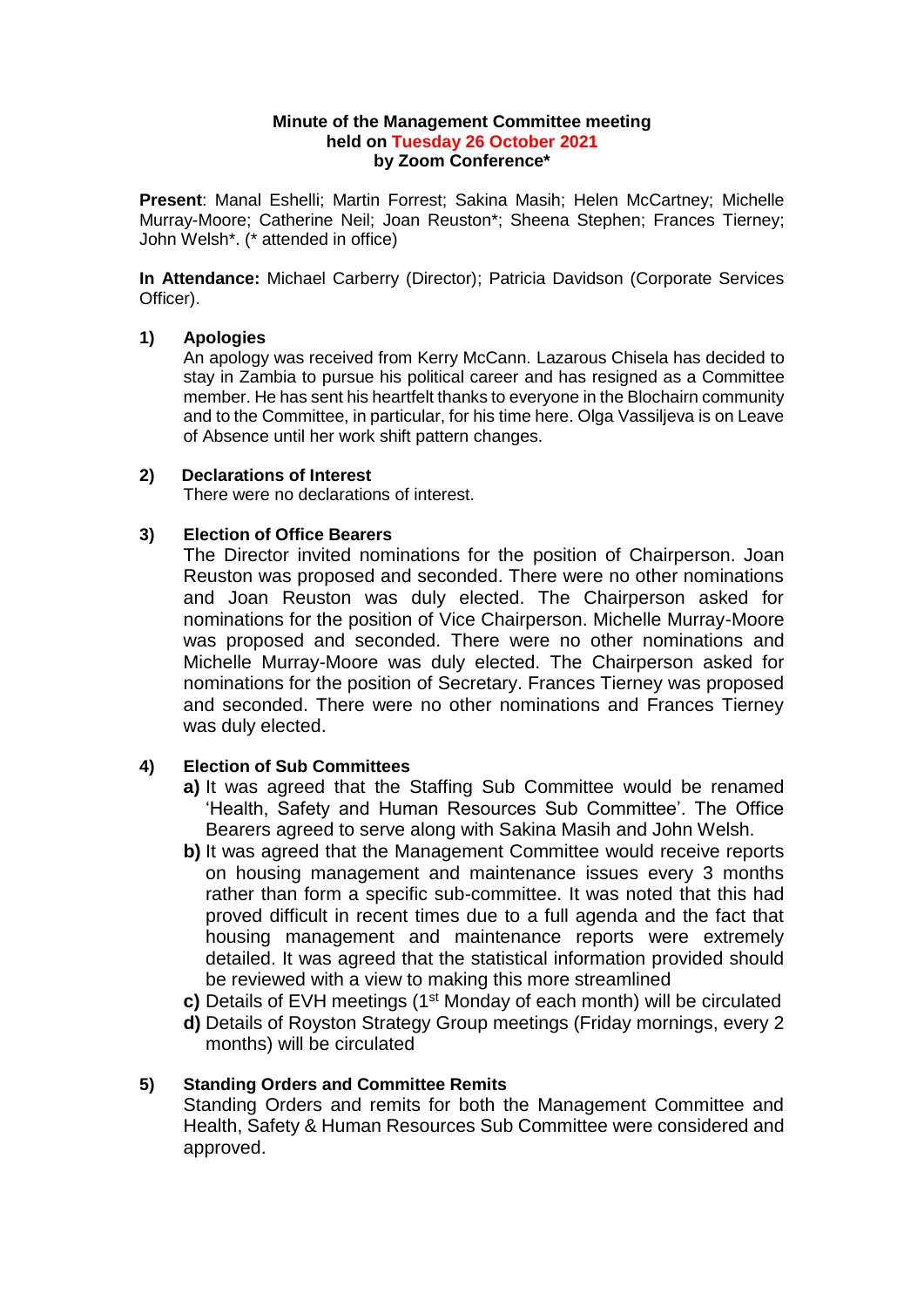# **6) Code of Conduct and Register of Interests**

The Code of Conduct was considered and approved. The Corporate Services Officer will arrange for signed declarations to be collected along with a Register of Interests form. There was discussion on why employment details are required and whether these details are confidential. This will be investigated and reported at the next meeting

# **7) Adoption of the Previous Minute of 31 August 2021**

The minute of the previous meeting was adopted by **Joan Reuston** and seconded by **Frances Tierney.**

# **8) Matters Arising from the Previous Minute of 31 August 2021**

- **a) Previous Item 6(b) – Court Case.** There will be a Proof Hearing on 24 January 2022
- **b) Previous Item 6(h) – Kitchen Wrap**. This has worked well and will be tested a further time before being accepted as an option
- **c) Previous Item 6(i) Blochairn Road Recycling Centre**. Bob Doris MSP met (Zoom) with officials in September. Colder weather has lessened the problems. The bin men's strike during COP26 may cause further issues. This will be monitored. A statement from Glasgow City Council about the long-term future is expected early in the New Year

# **9) Finance**

- **a)** The Finance Agent will present Management Accounts to 30 September 2021 at the next meeting
- **b)** The Corporate Services Officer will gather the necessary, personal information from Committee members to allow a bank account ti be opened with the Co-operative Bank

# **10) Employers in Voluntary Housing (EVH)**

The Committee noted the letter received from EVH earlier in the day regarding salary negotiations for 2022. The Health, Safety & Human Resources Sub Committee will respond by the deadline if a meeting can be organised.

# **11) Health, Safety & Human Resources Sub Committee**

A Sub Committee will meet in November.

# **12) Health & Safety**

The Director advised that there is no pattern to other associations opening their offices to the public. After discussion it was agreed that staff could begin to arrange appointments in the office, with the usual safeguards. This will be monitored until the end of the year.

# **13) Scottish Government/Scottish Housing Regulator (SHR)**

- **a) Annual Assurance Statement (AAS).** The Director referred to the papers issued with the agenda. Preparation of the AAS has followed the same format as 2019. In 2020, an Internal audit had confirmed this as a 'strong' format. The main item requiring further action was on Equality and Diversity, including the implementation of Equality Impact Assessments. After discussion the Committee approved the Assurance Statement to the SHR
- **b) Affordable v Unaffordable**. The Director referred to emails issued to the Scottish Government and Glasgow City Council about the use of the word 'affordable'. After discussion the Committee agreed that he could continue to pursue this issue